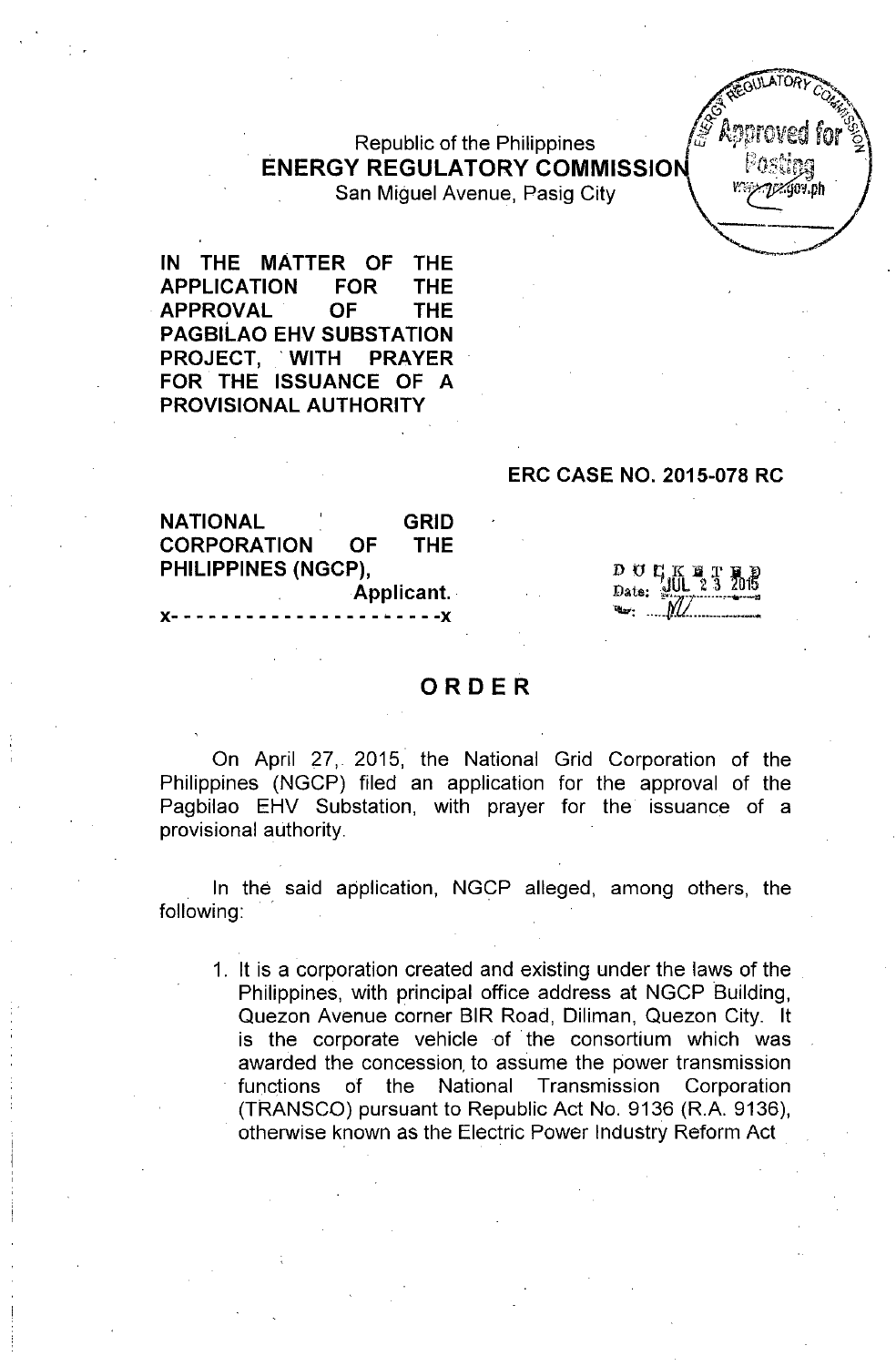, '

of 2001 or the EPIRA. It was also awarded by Congress a franchise under R.A. 9511 (NGCP Franchise) to operate, manage, and maintain the nationwide transmission system of the Republic of the Philippines;

#### **STATEMENT OF THE CASE**

- 2. One of its functions and responsibilities enumerated in Section 9 of the EPIRA is to *"improve and expand its transmission facilities, consistent with the Grid Code and the Transmission Development Plan (TOP) to be promulgated pursuant to this Act, to adequately serve generation companies,. distribution utilities and suppliers requiring transmission service and/or ancillary services through the transmission system: Provided, That TRANSCO (now NGCP) shall submit any plan for expansion or improvement of its facilities for approval by the ERC" ;*
- 3. In accordance with its mandate to ensure and maintain the quality, reliability, adequacy, security, stability and integrity of the Grid, it seeks authority from the Commission to immediately approve the implementation of the Pagbilao EHV Substation Project, (Project), which aims, among others, to meet the transmission capacity requirements of capacity additions and load centers;

#### **STATEMENT OF FACTS**

#### **Brief Background**

4. Presently, there are two (2) major power plants in Quezon Province that are connected to the existing Tayabas 500/230 kV Substation of the Luzon Grid: the 2 X 367.5 MW Pagbilao Coal-Fired Power Plant (CFPP) and the 500 MW Quezon Power Philippines limited Co. (QPPL) CFPP. The existing transmission facility at the Tayabas 500/230 kV Substation is shown below: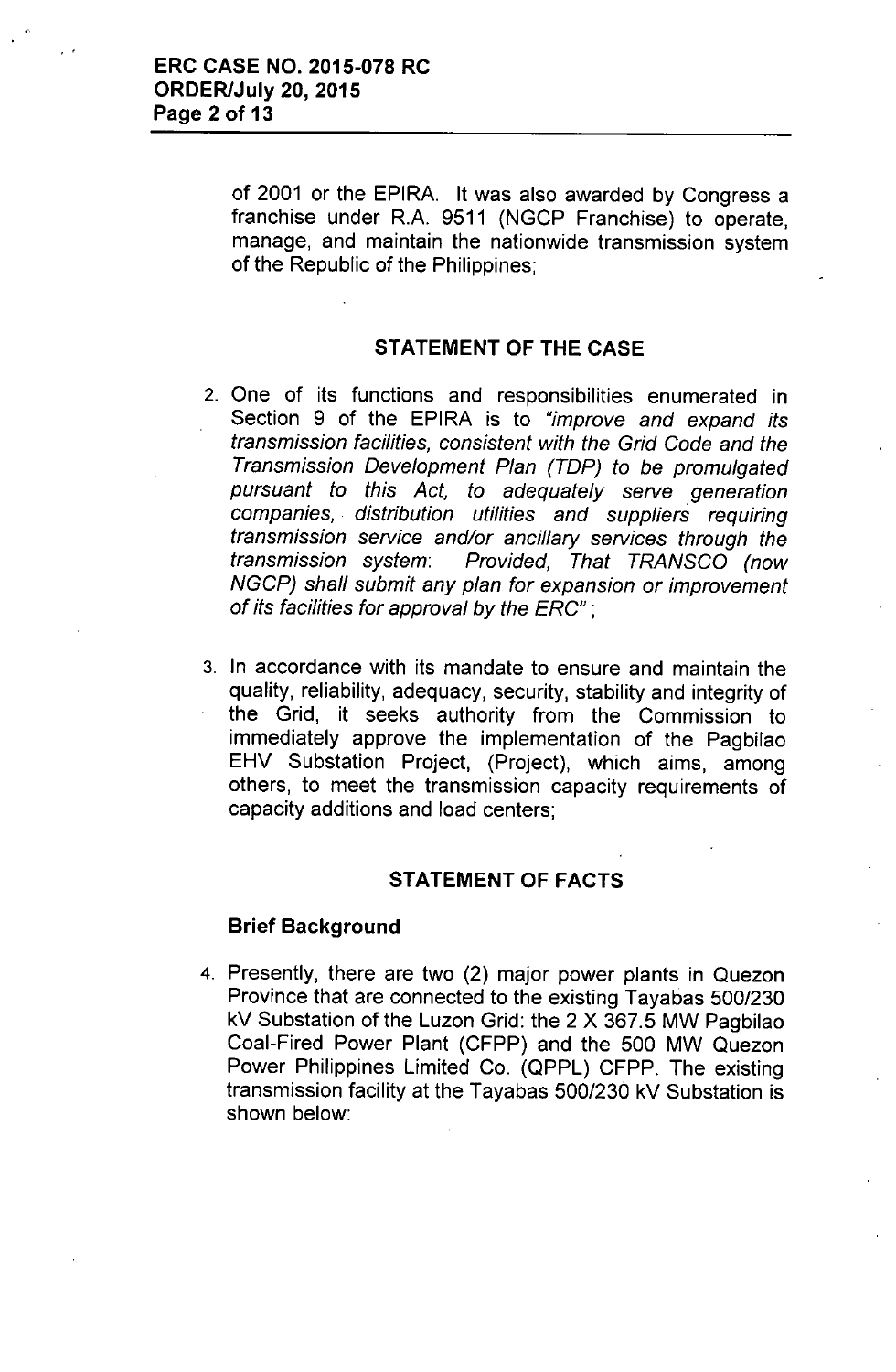

- 5. Four (4) new power plants will be constructed in the Quezon province starting 2015, namely:
	- a. 420 MW Pagbilao CFPP Expansion;
	- b. 500 MW San Buenaventura Power Ltd. Co. (SBPL) CFPP;
	- c. 3X200 MW Energy World Corporation (EWC) Combined-Cycle Power Plant (CCPP); and
	- d. 1,200 MW Atimonan CFPP.
- 6. These incoming power plants will have a total. capacity of 2,720 MW. However, the existing transmission facility at the Tayabas 500/230 kV Substation cannot accommodate this additional capacity. Thus, it proposes the implementation of the proposed Project in order to accommodate the incoming power plants;
- 7. Shown below is the future configuration of the transmission facility with the construction of the proposed Project and with the entry of the 420 MW Pagbilao CFPP Expansion, 500 MW SBPL CFPP, and 3X200 MW EWC CCPP. The connection of the 1,200 MW Atimonan CFPP will require additional transmission facility which will be covered by a separate project;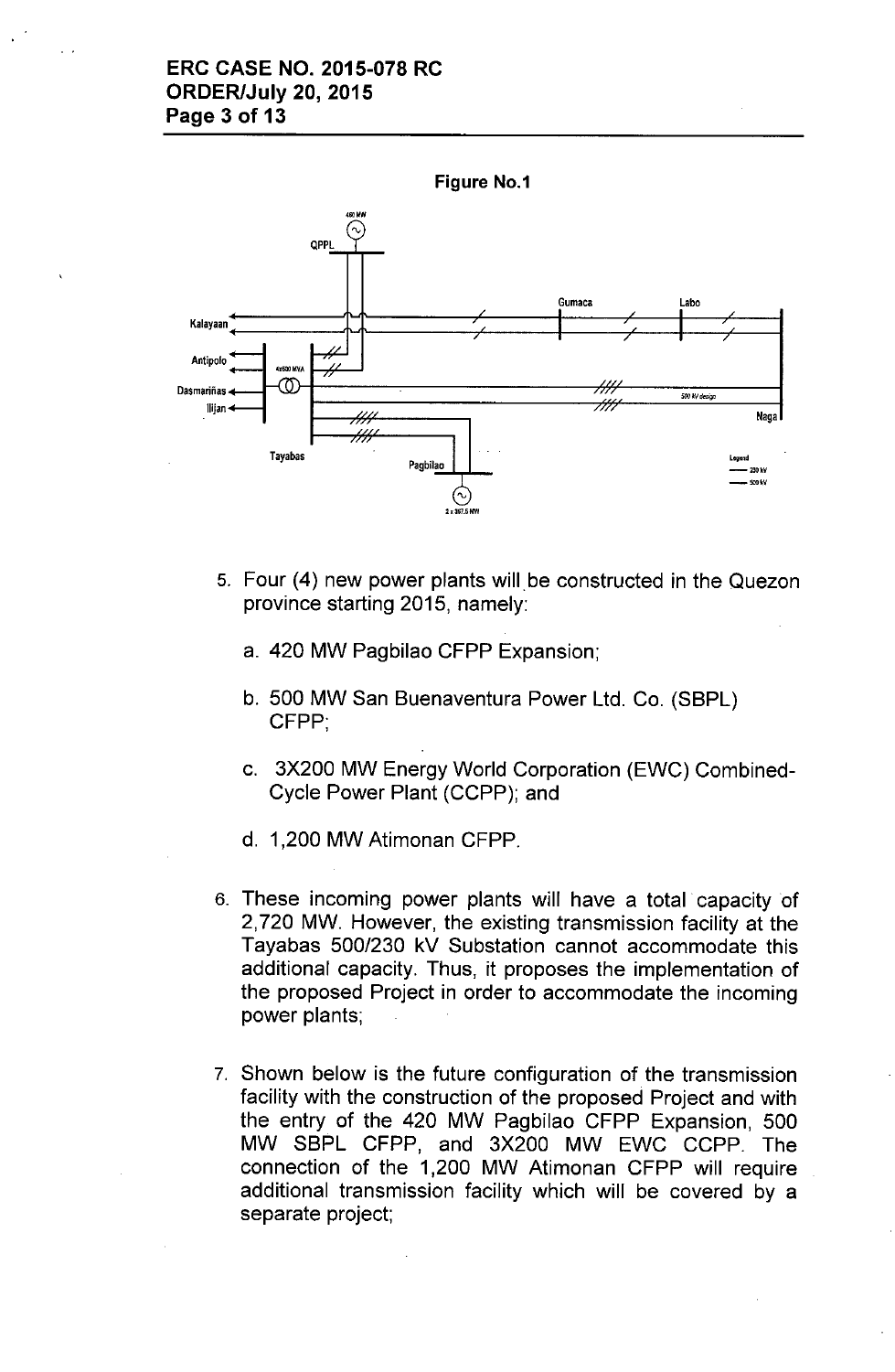# **ERC CASE NO. 2015-078 RC ORDER/July 20, 2015 Page 4 of 13**

 $\ddot{\phantom{a}}$ 



## **PROJECT DESCRIPTION**

8. The components of the proposed Project are as follows:

| <b>PROJECT COMPONENT</b>                                        | <b>DESCRIPTION</b>                                                                                                                                                                                                                                                                                                                                                                                             |
|-----------------------------------------------------------------|----------------------------------------------------------------------------------------------------------------------------------------------------------------------------------------------------------------------------------------------------------------------------------------------------------------------------------------------------------------------------------------------------------------|
| <b>Transmission Line</b>                                        |                                                                                                                                                                                                                                                                                                                                                                                                                |
| Tayabas-Naga Line Swinging at<br>Tayabas 500 kV Switchyard      | 500 kV, 4 X 795 MCM ACSR/AS, ST-DC, 0.5<br>km                                                                                                                                                                                                                                                                                                                                                                  |
| Tayabas-Naga Line Extension to<br>Pagbilao EHV Substation       | 500 kV, 4 X 795 MCM ACSR/AS, ST-DC, 0.5<br>km                                                                                                                                                                                                                                                                                                                                                                  |
| Tayabas-Pagbilao 230 kV Line<br>connection to Tayabas-Naga Line | 230 kV, 4 X 795 MCM ACSR/AS, ST-DC,<br>2.75 km                                                                                                                                                                                                                                                                                                                                                                 |
| Tayabas-Pagbilao 230 kV Line<br>Extension to Pagbilao EHV S/S   | 230 kV, 4 X 794 MCM ACSR/AS, ST-DC,<br>2.75 km                                                                                                                                                                                                                                                                                                                                                                 |
| <b>Substation</b>                                               |                                                                                                                                                                                                                                                                                                                                                                                                                |
| Tayabas EHV S/S Expansion                                       | 3-500 kV PCBs and Associated Equipment<br>1-230 kV PCB and Associated Equipment<br><b>Line Protection System</b><br><b>Breaker Failure Protection System</b><br><b>Shunt Reactor Protection System</b>                                                                                                                                                                                                         |
| Pagbilao EHV S/S                                                | 3 X 1000 MVA, 500/230-13.8 kV Power<br><b>Transformers and Accessories</b><br>8-500 kV PCBs and Associated Equipment<br>11-230 kV PCBs and Associated Equipment<br><b>Line Protection System</b><br><b>Transformer Protection System</b><br><b>Bus Protection System</b><br><b>Breaker Failure Protection System</b><br><b>Network Disturbance Monitoring Equipment</b><br><b>Substation Automation System</b> |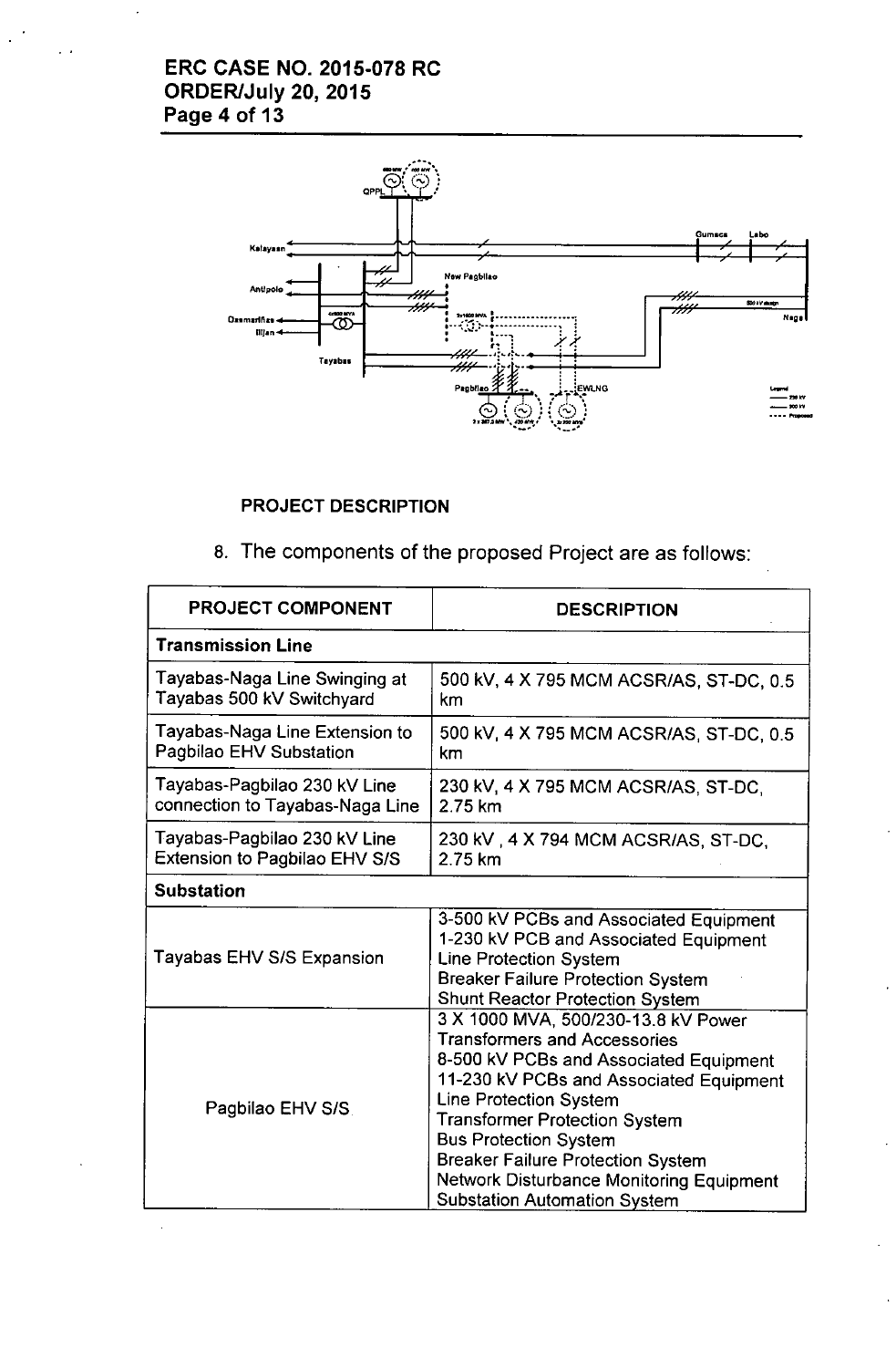| <b>Communication System</b> |                                                                             |
|-----------------------------|-----------------------------------------------------------------------------|
| Tayabas EHV S/S Expansion   | <b>Fiber Optic Communication System</b><br>Power line Carrier Communication |
| Pagbilao EHV S/S            | <b>Fiber Optic Communication System</b>                                     |

#### COST ESTIMATE OF THE PROJECT

9. The estimated cost of the project is Three Billion Six Hundred Twenty-Eight Million One Hundred Seventy-One Thousand One Hundred Thirty-Two and 13/100 Pesos (PhP3,628, 171,132.13) and the time of completion is Year 2018;

#### **JUSTIFICATIONS**

- 10.Considering the growing need for power supply in Luzon, additional generation is highly essential. However, the readiness of the grid to accommodate such significantly huge capacity from the incoming power plants is extremely necessary. Thus, it proposes the implementation of the proposed Pagbilao EHV Substation Project in order to accommodate the entry of new power plants in the Luzon Grid;
- 11.The system simulation scenarios considered to evaluate the Project are based on its 2013 Transmission Development Plan using the 2018 and 2020 system peak conditions. Further, the following are the generation dispatch assumptions in the study:

| <b>Major Power Plants</b>   | MW Net Dispatch to the Grid<br>(Base Assumption) |            |      |      |      |      |  |  |  |
|-----------------------------|--------------------------------------------------|------------|------|------|------|------|--|--|--|
|                             | 2015                                             | 2016       | 2017 | 2018 | 2019 | 2020 |  |  |  |
| Pagbilao CFPP (Existing)    | 735                                              | 735        | 735  | 735  | 735  | 735  |  |  |  |
| Pagbilao CFPP (Expansion)   |                                                  |            | 420  | 420  | 420  | 420  |  |  |  |
| <b>QPPL CFPP (Existing)</b> | 460                                              | ---<br>460 | 460  | 460  | 460  | 460  |  |  |  |
| SBPL CFPP (Expansion)       |                                                  |            |      | 500  | 500  | 500  |  |  |  |
| <b>EWC CCPP (New)</b>       | 400                                              | 600        | 600  | 600  | 600  | 600  |  |  |  |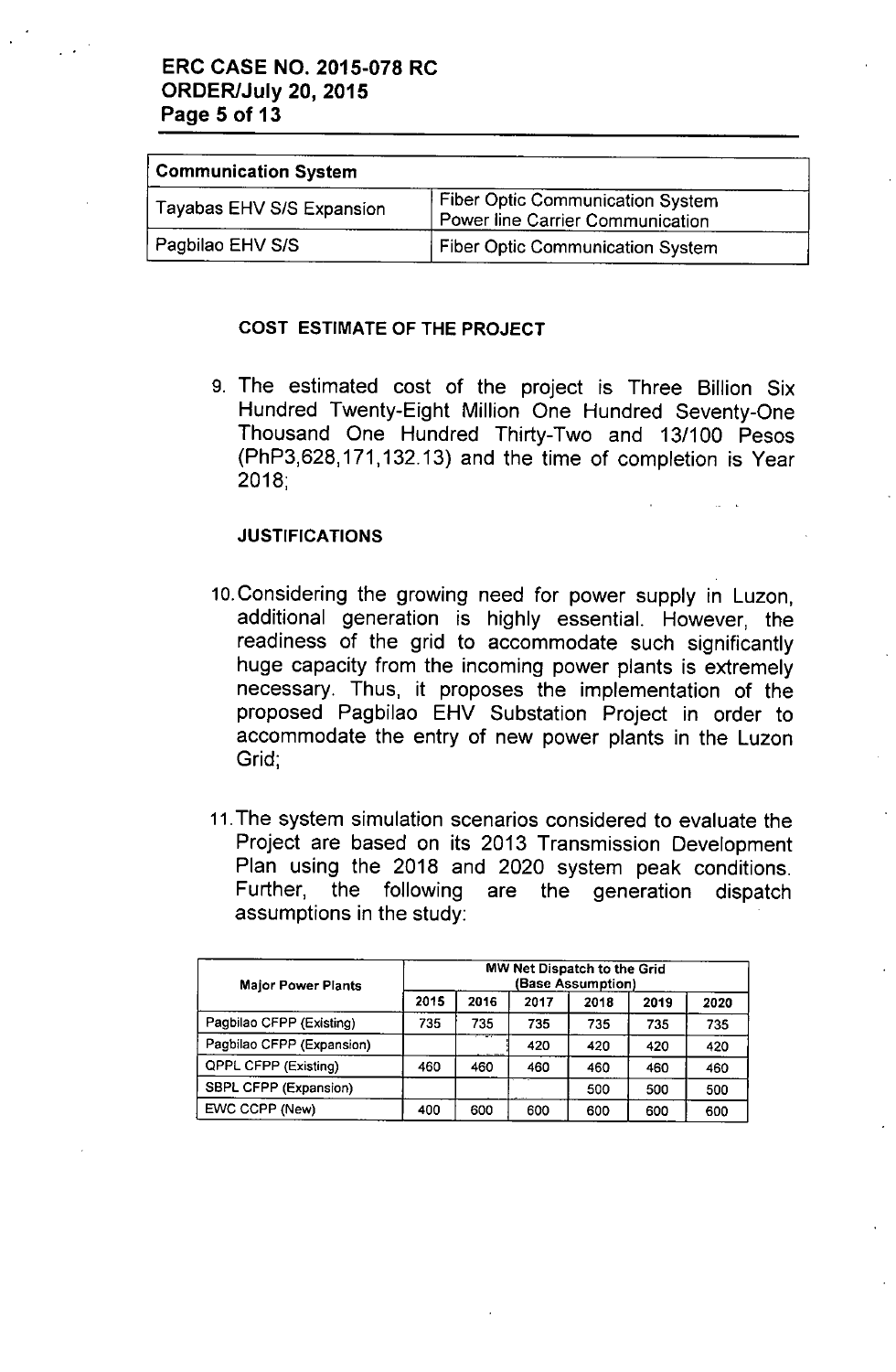## System Conditions without the New Power Plants and without the proposed Project

12.System simulations were conducted in order to determine the condition of the existing transmission facility without the entry of the new power plants and without the implementation of the proposed Project. Based on the Thermal Assessment, the existing transmission system will remain adequate up to year 2020 under normal and N-1 contingency if no power plants will be connected at the Tayabas 500/230 kV Substation. Further, based on the Short-Circuit Analysis, the fault level at the Tayabas 500/230 kV Substation and nearby substation is well within the interrupting capability of their installed Power Circuit Breakers (PCBs). Shown below are the results of the assessment and analysis:

|                              |           |        | <b>Thermal Assessment</b> |        |        |                                                                                  |        |
|------------------------------|-----------|--------|---------------------------|--------|--------|----------------------------------------------------------------------------------|--------|
| <b>Monitored Element</b>     |           |        | 2015                      |        | 2016   | 2017                                                                             |        |
|                              |           | Normal | $N-1$                     | Normal | $N-1$  | Normal<br>247.3<br>41<br>668.9<br>23<br>140.6<br>5<br>533.1<br>19<br>664.4<br>23 | $N-1$  |
| Tayabas 4 X 600 MVA          | <b>MW</b> | 291.1  | 383.7                     | 252.7  | 333.1  |                                                                                  | 326.1  |
| Transformer                  | %         | 48     | 64                        | 41     | 54     |                                                                                  | 54     |
| Tayabas - San Jose 500 kV    | <b>MW</b> | 517.8  | 858.4                     | 427    | 712.9  |                                                                                  | 1116   |
| Line 1 / Line 2              | %         | 19     | 32                        | 15     | 25     |                                                                                  | 39     |
| Tayabas - Dasmariñas 500     | <b>MW</b> | 455.3  | 1034.3                    | 479.5  | 1072.0 |                                                                                  | 616.8  |
| kV Line                      | %         | 16     | 37                        | 17     | 39     |                                                                                  | 22     |
|                              | <b>MW</b> | 380.2  | 1187.2                    | 369.2  | 1187.3 |                                                                                  | 1187.4 |
| Tayabas - Ilijan 500 kV Line | $\%$      | 14     | 42                        | 13     | 42     |                                                                                  | 42     |
| Ilijan - Dasmariñas 500 kV   | <b>MW</b> | 818.5  | 1200                      | 829.6  | 1200   |                                                                                  | 1200   |
| Line                         | ℅         | 29     | 42                        | 29     | 42     |                                                                                  | 42     |

|                                   |           |                | <b>Thermal Assessment</b> |               |        |        |       |  |
|-----------------------------------|-----------|----------------|---------------------------|---------------|--------|--------|-------|--|
| <b>Monitored Element</b>          |           | 2018           |                           |               | 2019   | 2020   |       |  |
|                                   |           | Normal         | $N-1$                     | <b>Normal</b> | $N-1$  | Normal | $N-1$ |  |
| Tayabas 4 X 600 MVA               | <b>MW</b> | 274.7          | 362.3                     | 245.7         | 324.4  | 234.9  | 309.7 |  |
| <b>Transformer</b>                | %         | 45             | 59                        | 40            | 53     | 38     | 50    |  |
| Tayabas - San Jose 500 kV<br>Line | <b>MW</b> | 693.6          | 1030.9                    | 698.2         | 1033.7 | 598.2  | 902.3 |  |
|                                   | %         | 24             | 36                        | 24            | 36     | 21     | 32    |  |
| Tayabas - Taguig 500 kV           | <b>MW</b> | 635.5          | 1012.6                    | 626.3         | 1005.8 | 578.2  | 900.6 |  |
| Line                              | %         | 22             | 35                        | 22            | 35     | 20     | 31    |  |
| Taguig - San Jose 500 kV          | <b>MW</b> | 47.6           | 446.3                     | 54.7          | 527.7  | 7      | 396.9 |  |
| Line                              | %         | $\overline{2}$ | 17                        | 4             | 19     | 4      | 16    |  |
| Tayabas - Dasmariñas 500          | <b>MW</b> | 214.9          | 678.3                     | 148.1         | 520    | 215.7  | 679.5 |  |
| kV Line                           | %         |                | 23                        | 5             | 19     | 7      | 23    |  |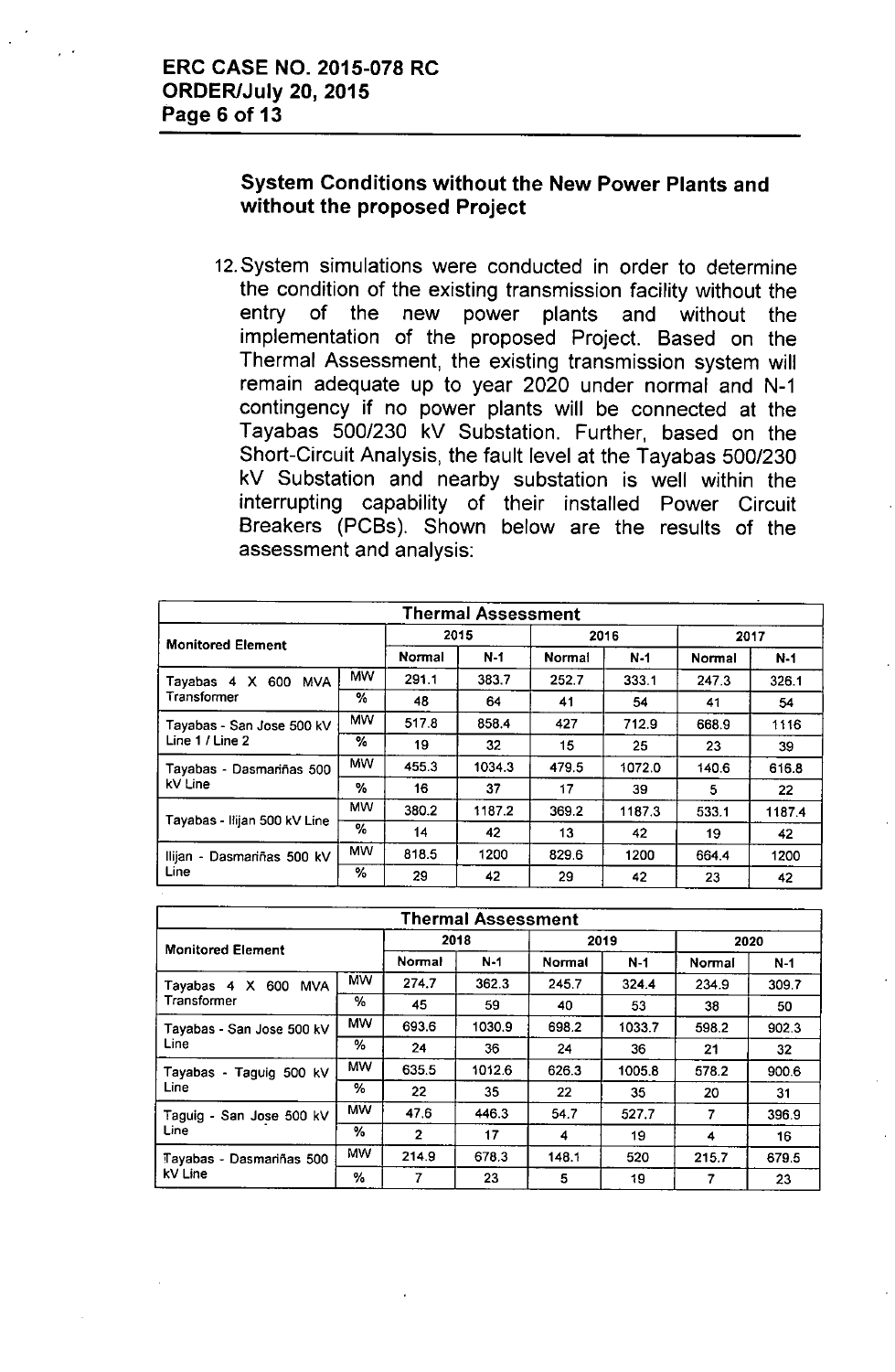# ERC CASE NO. 2015-078 RC ORDER/July 20,2015 Page 7 of 13

|                                      | <b>MW</b> | 495.7 | 1187.8 | 528.5 | 1187.7 | 495.9 | 1187.7 |
|--------------------------------------|-----------|-------|--------|-------|--------|-------|--------|
| Tayabas - Ilijan 500 kV Line         | %         |       | 41     | 18    |        |       |        |
| - Dasmariñas 500 kV<br><b>Ilijan</b> | <b>MW</b> | 702.2 | 1200   | 669.1 | 1200   | 702   | 1200   |
| Line                                 | %         | 24    |        | 23    |        | 24    |        |

|                      |                              |                         | <b>SHORT-CIRCUIT ANALYSIS</b> |                   |      |          |      |  |  |  |
|----------------------|------------------------------|-------------------------|-------------------------------|-------------------|------|----------|------|--|--|--|
| <b>Monitored Bus</b> | <b>PCB</b>                   | <b>Fault Level (kA)</b> |                               |                   |      |          |      |  |  |  |
|                      | Rating                       | 2015                    | 2016                          | 2017              | 2018 | 2019     | 2020 |  |  |  |
| Tayabas 500 kV       | 40                           | 18.5                    | 18.5                          | 18.8              | 18.5 | 18.8     | 18.9 |  |  |  |
| Tayabas 230 kV       | 40                           | 33.9                    | 34.1                          | 34.3              | 33.7 | 34.1     | 34.4 |  |  |  |
| Dasmariñas 500 kV    | 40                           | 16.5                    | 16.5                          | 17.4              | 17.0 | 17.2     | 17.3 |  |  |  |
| Dasmariñas 230 kV    | 50                           | 37.1                    | 37.3                          | 41.1              | 41.3 | 41.8     | 42.1 |  |  |  |
| San Jose 500 kV      | 50                           | 17.3                    | 17.3                          | 17.6              | 17.1 | 17.4     | 17.7 |  |  |  |
| San Jose 230 kV      | 40                           | 36.4                    | 37.5                          | 376               | 35.0 | 36.0     | 36.0 |  |  |  |
| Taguig 500 kV        |                              | $\blacksquare$          | ٠                             | $\hbox{\small -}$ | 13.9 | 14.2     | 14.2 |  |  |  |
| Taguig 230 kV        | $\qquad \qquad \blacksquare$ | $\blacksquare$          | ۰                             | $\blacksquare$    | 31.4 | $32.2 -$ | 32.2 |  |  |  |
| Ilijan 500 kV        | 40                           | 15.3                    | 15.3                          | 15.5              | 15.3 | 15.4     | 15.5 |  |  |  |

# System Condition with the New Power Plants but without the proposed Project

13.To determine the effect of the entry of the Pagbilao CFPP, QPPL CFPP and EWC CCPP power plants to the system condition of the existing transmission facility in the Luzon Grid, particularly in the Tayabas 500/230 kV Substation, but without the implementation of the proposed Project, Thermal Assessment and Short-Circuit Analysis were also conducted. Shown below are the results of the assessment and analysis:

|                              |               |        | <b>Thermal Assessment</b> |               |        |        |        |
|------------------------------|---------------|--------|---------------------------|---------------|--------|--------|--------|
|                              |               | 2015   |                           |               | 2016   |        | 2017   |
| <b>Monitored Element</b>     |               | Normal | $N-1$                     | <b>Normal</b> | $N-1$  | Normal | $N-1$  |
| Tayabas 4 X 600 MVA          | <b>MW</b>     | 388    | 511.4                     | 396.3         | 522.6  | 4953   | 653    |
| <b>Transformer</b>           | %             | 64     | 85                        | 64            | 85     | 82     | 108    |
| Tayabas - San Jose 500 kV    | <b>MW</b>     | 639.6  | 1059.5                    | 624.8         | 1042   | 1013.1 | 1692.8 |
| Line 1 / Line 2              | %             | 23     | 38                        | 22            | 37     | 35     | 60     |
| Tavabas - Dasmariñas 500     | <b>MW</b>     | 539.6  | 1148.1                    | 581           | 1211.6 | 312    | 848.4  |
| kV Line                      | $\frac{6}{2}$ | 19     | 41                        | 20            | 44     | 11     | 30     |
|                              | <b>MW</b>     | 338.2  | 1187.1                    | 318.5         | 1187   | 4483   | 1187.1 |
| Tayabas - Ilijan 500 kV Line | %             | 13     | 42                        | 12            | 42     | 16     | 42     |
| Ilijan - Dasmariñas 500 kV   | <b>MW</b>     | 860.6  | 1200                      | 880.5         | 1200   | 749.8  | 1200   |
| Line                         | %             | 31     | 42                        | 11            | 42     | 26     | 42     |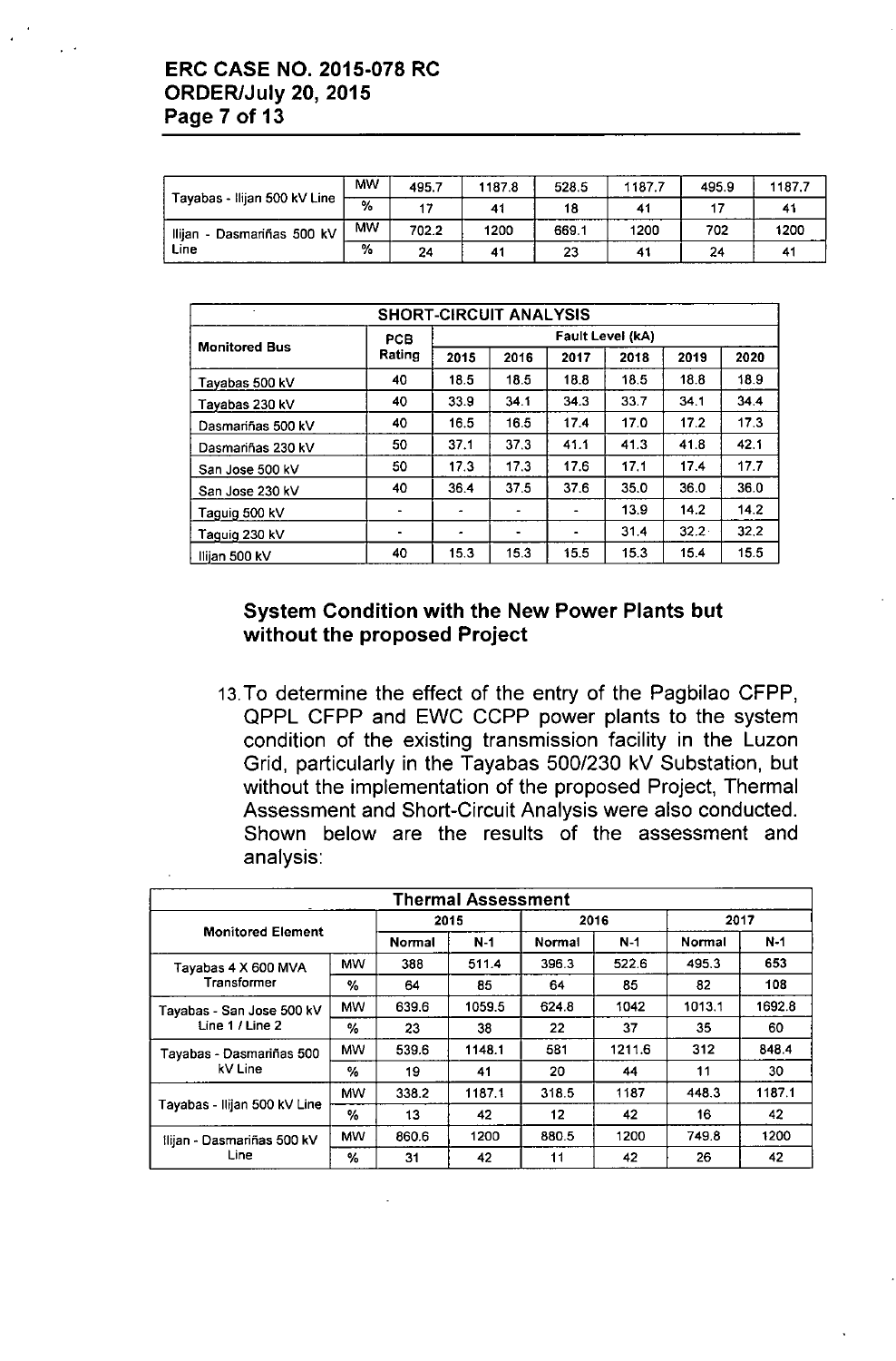## **ERC CASE NO. 2015-078 RC ORDER/July 20,2015 Page 8 of 13**

|                                                                                                                                                                 |           |        | <b>Thermal Assessment</b> |        |        |                                                                                                                              |        |
|-----------------------------------------------------------------------------------------------------------------------------------------------------------------|-----------|--------|---------------------------|--------|--------|------------------------------------------------------------------------------------------------------------------------------|--------|
| <b>Monitored Element</b><br>Tayabas 4 X 600 MVA<br>Transformer<br>%<br>Line<br>%<br>Line<br>%<br>Line<br>%<br>kV Line<br>%<br>Tayabas - Ilijan 500 kV Line<br>% |           |        | 2018                      |        | 2019   |                                                                                                                              | 2020   |
|                                                                                                                                                                 |           | Normal | $N-1$                     | Normal | $N-1$  | <b>Normal</b><br>593.9<br>97<br>1218.8<br>42<br>967.4<br>33<br>344.6<br>$12 \,$<br>457.8<br>16<br>377.8<br>13<br>820.9<br>28 | $N-1$  |
|                                                                                                                                                                 | MW.       | 620.6  | 818.4                     | 605.8  | 799.5  |                                                                                                                              | 783    |
|                                                                                                                                                                 |           | 102    | 134                       | 100    | 132    |                                                                                                                              | 129    |
| Tayabas - San Jose 500 kV                                                                                                                                       | <b>MW</b> | 1307.8 | 1839.1                    | 1355   | 1896.5 |                                                                                                                              | 1723.3 |
|                                                                                                                                                                 |           | 45     | 65                        | 47     | 67     |                                                                                                                              | 61     |
| Tayabas - Taguig 500 kV                                                                                                                                         | <b>MW</b> | 1012.3 | 1711.1                    | 1024   | 1745.6 |                                                                                                                              | 1615.1 |
|                                                                                                                                                                 |           | 35     | 61                        | 36     | 63     |                                                                                                                              | 57     |
| Taguig - San Jose 500 kV                                                                                                                                        | <b>MW</b> | 410.2  | 1202.6                    | 435    | 1242.6 |                                                                                                                              | 1076.1 |
|                                                                                                                                                                 |           | 14     | 44                        | 17     | 47     |                                                                                                                              | 39     |
| Tayabas - Dasmariñas 500                                                                                                                                        | <b>MW</b> | 434.2  | 972                       | 368.5  | 889.3  |                                                                                                                              | 1000.6 |
|                                                                                                                                                                 |           | 15     | 34                        | 13     | 31     |                                                                                                                              | 35     |
|                                                                                                                                                                 | <b>MW</b> | 386.1  | 1187.4                    | 419.7  | 1187.2 |                                                                                                                              | 1187.4 |
|                                                                                                                                                                 |           | 14     | 42                        | 15     | 42     |                                                                                                                              | 42     |
| Ilijan - Dasmariñas 500 kV                                                                                                                                      | <b>MW</b> | 812.4  | 1200                      | 778.7  | 1200   |                                                                                                                              | 1200   |
| Line                                                                                                                                                            | $\%$      | 28     | 41                        | 27     | 41     |                                                                                                                              | 41     |

|                      | <b>SHORT-CIRCUIT ANALYSIS</b> |                  |      |      |      |      |      |  |  |  |  |
|----------------------|-------------------------------|------------------|------|------|------|------|------|--|--|--|--|
| <b>Monitored Bus</b> | <b>PCB</b>                    | Fault Level (kA) |      |      |      |      |      |  |  |  |  |
|                      | Rating                        | 2015             | 2016 | 2017 | 2018 | 2019 | 2020 |  |  |  |  |
| Tayabas 500 kV       | 40                            | 19.3             | 19.9 | 20.9 | 21.2 | 21.7 | 21.9 |  |  |  |  |
| Tayabas 230 kV       | 40                            | 36.6             | 38.3 | 41.0 | 43.2 | 44.0 | 44.2 |  |  |  |  |
| Dasmariñas 500 kV    | 40                            | 16.8             | 16.9 | 18.0 | 17.8 | 18.0 | 18.2 |  |  |  |  |
| Dasmariñas 230 kV    | 50                            | 37.5             | 37.9 | 42.1 | 42.6 | 43.5 | 43.9 |  |  |  |  |
| San Jose 500 kV      | 50                            | 17.6             | 17.8 | 18.2 | 17.5 | 18.1 | 18.7 |  |  |  |  |
| San Jose 230 kV      | 40                            | 36.7             | 38.1 | 38.4 | 35.6 | 36.9 | 38.9 |  |  |  |  |
| Taguig 500 kV        |                               | ٠                |      |      | 14.5 | 14.9 | 15.0 |  |  |  |  |
| Taguig 230 kV        | ۰                             | $\blacksquare$   |      | ٠    | 32.3 | 33.3 | 33.6 |  |  |  |  |
| Ilijan 500 kV        | 40                            | 15.5             | 15.6 | 16.0 | 16.0 | 16.2 | 16.3 |  |  |  |  |

- 14. Based on the Thermal Assessment, the entry of the three (3) power plants in the Luzon Grid will definitely result in the overloading of the 4X600 MVA, 500/230 kV power transformers in the existing Tayabas 500/230 kV Substation. Furthermore, based on the Short-Circuit Analysis, the resulting fault level at the existing Tayabas 500/230 kV Substation will already breach the 40kA rating of the installed PCBs in the said substations;
- 15. Based on the Thermal Assessment and Short-Circuit Analysis, the three (3) power plants cannot be all connected to the existing Tayabas 500/230 kV Substation without the Pagbilao EHV Substation Project;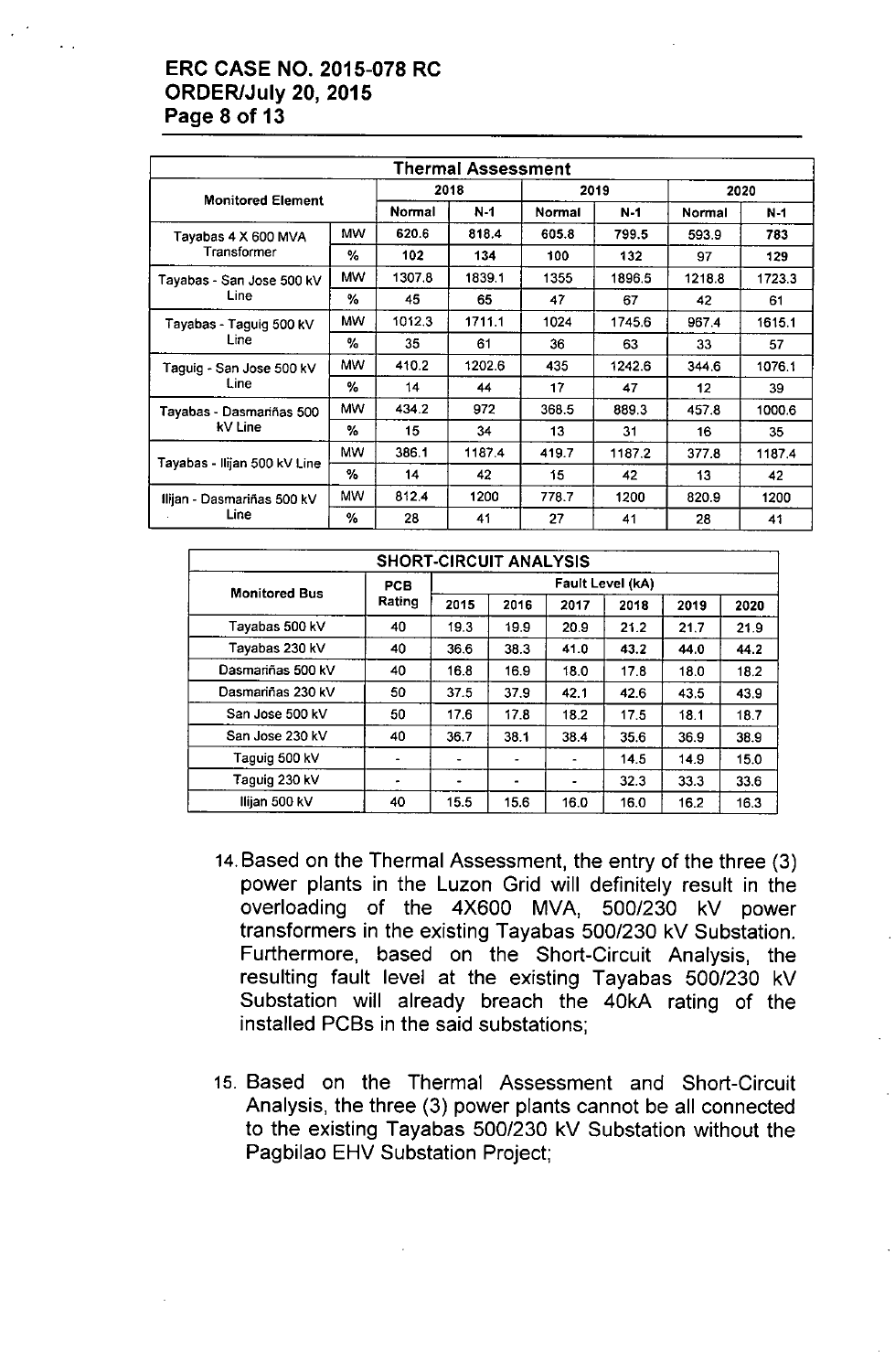## System Condition with the New Power Plants and with the proposed Project

16.On the other hand, Thermal Assessment and Short-Circuit Analysis were also conducted in order to determine the *effect* of the of the entry of the Pagbilao CFPP, SBPL CFPP, and EWC CCPP to the system condition of the Luzon Grid, with the implementation of the proposed Project. Shown below are the results of the assessment and analysis:

| <b>Monitored Element</b><br>Transformer<br>%<br>Tayabas 4 X 600 MVA<br>Transformer<br>%<br>New Pagbilao - Tayabas<br>500 kV L1/L2<br>%<br>Line<br>%<br>Tayabas - Taguig 500 kV<br>Line<br>%<br>Line<br>%<br>kV Line<br>%<br>Tayabas - Ilijan 500 kV Line<br>℅ |           |        | 2018   |                                                                                                                                                                                                                                            |        |                                                                                                            | 2020   |
|---------------------------------------------------------------------------------------------------------------------------------------------------------------------------------------------------------------------------------------------------------------|-----------|--------|--------|--------------------------------------------------------------------------------------------------------------------------------------------------------------------------------------------------------------------------------------------|--------|------------------------------------------------------------------------------------------------------------|--------|
|                                                                                                                                                                                                                                                               |           | Normal | $N-1$  | Normal                                                                                                                                                                                                                                     | $N-1$  | Normal                                                                                                     | $N-1$  |
| New Pagbilao 3X1000 MVA                                                                                                                                                                                                                                       | <b>MW</b> | 583.5  | 875.2  | 583.4                                                                                                                                                                                                                                      | 875.2  | 583.5                                                                                                      | 875.2  |
|                                                                                                                                                                                                                                                               |           | 57     | 86     | 57                                                                                                                                                                                                                                         | 86     | 57                                                                                                         | 86     |
|                                                                                                                                                                                                                                                               | <b>MW</b> | 176.6  | 232.8  | 164.1                                                                                                                                                                                                                                      | 216.6  | 159.5                                                                                                      | 210.3  |
|                                                                                                                                                                                                                                                               |           | 29     | 38     | 27                                                                                                                                                                                                                                         | 36     | 26<br>875.2<br>30<br>1255.6<br>43<br>992.9<br>34<br>360.8<br>13<br>478<br>16<br>369.5<br>13<br>829.3<br>28 | 34     |
|                                                                                                                                                                                                                                                               | MW.       | 875.2  | 1750.4 | 875.2                                                                                                                                                                                                                                      | 1750.3 |                                                                                                            | 1750.4 |
|                                                                                                                                                                                                                                                               |           | 30     | 60     | 30                                                                                                                                                                                                                                         | 60     |                                                                                                            | 60     |
| Tayabas - San Jose 500 kV                                                                                                                                                                                                                                     | <b>MW</b> | 1327.4 | 1866.3 | 1373.1                                                                                                                                                                                                                                     | 1924 1 |                                                                                                            | 1774.5 |
|                                                                                                                                                                                                                                                               |           | 46     | 66     | <b>Thermal Assessment</b><br>2019<br>47<br>68<br>1038.2<br>1771.7<br>61<br>36<br>63<br>440.2<br>1258.3<br>44<br>17<br>47<br>382.1<br>902<br>34<br>13<br>32<br>414.8<br>1187.5<br>15<br>41<br>41<br>1200<br>783.7<br>1200<br>41<br>29<br>41 |        | 63                                                                                                         |        |
|                                                                                                                                                                                                                                                               | <b>MW</b> | 1025.3 | 1732.2 |                                                                                                                                                                                                                                            |        |                                                                                                            | 1660.3 |
|                                                                                                                                                                                                                                                               |           | 35     |        |                                                                                                                                                                                                                                            |        |                                                                                                            | 59     |
| Taguig - San Jose 500 kV                                                                                                                                                                                                                                      | <b>MW</b> | 416    | 1218.9 |                                                                                                                                                                                                                                            |        |                                                                                                            | 1114.1 |
|                                                                                                                                                                                                                                                               |           | 15     |        |                                                                                                                                                                                                                                            |        |                                                                                                            | 40     |
| Tayabas - Dasmariñas 500                                                                                                                                                                                                                                      | <b>MW</b> | 449.3  | 991.4  |                                                                                                                                                                                                                                            |        |                                                                                                            | 1027.3 |
|                                                                                                                                                                                                                                                               |           | 15     |        |                                                                                                                                                                                                                                            |        |                                                                                                            | 36     |
|                                                                                                                                                                                                                                                               | <b>MW</b> | 380.1  | 1187.6 |                                                                                                                                                                                                                                            |        |                                                                                                            | 1187.5 |
|                                                                                                                                                                                                                                                               |           | 14     |        |                                                                                                                                                                                                                                            |        |                                                                                                            | 41     |
| Ilijan - Dasmariñas 500 kV                                                                                                                                                                                                                                    | <b>MW</b> | 818.6  |        |                                                                                                                                                                                                                                            |        |                                                                                                            | 1200   |
| Line                                                                                                                                                                                                                                                          | %         | 28     |        |                                                                                                                                                                                                                                            |        |                                                                                                            | 41     |

|                      | <b>SHORT-CIRCUIT ANALYSIS</b> |                  |      |      |      |      |      |  |  |  |
|----------------------|-------------------------------|------------------|------|------|------|------|------|--|--|--|
| <b>Monitored Bus</b> | <b>PCB</b>                    | Fault Level (kA) |      |      |      |      |      |  |  |  |
|                      | Rating                        | 2015             | 2016 | 2017 | 2018 | 2019 | 2020 |  |  |  |
| Tayabas 500 kV       | 40                            |                  |      |      | 22.5 | 23.0 | 23.1 |  |  |  |
| Tayabas 230 kV       | 40                            |                  |      |      | 35.3 | 35.8 | 36.2 |  |  |  |
| New Pagbilao 500 kV  |                               |                  |      |      | 20.3 | 20.7 | 20.8 |  |  |  |
| New Pagbilao 230 kV  |                               |                  |      |      | 35.0 | 35.8 | 35.8 |  |  |  |
| Dasmariñas 500 kV    | 40                            |                  |      |      | 18.1 | 18.3 | 18.5 |  |  |  |
| Dasmariñas 230 kV    | -50                           |                  |      |      | 43.1 | 43.9 | 44.3 |  |  |  |
| San Jose 500 kV      | 50                            |                  |      |      | 17.8 | 18.3 | 18.8 |  |  |  |
| San Jose 230 kV      | 40                            |                  |      |      | 35.8 | 37.2 | 39.0 |  |  |  |
| Taguig 500 kV        |                               |                  |      |      | 14.7 | 15.1 | 15.2 |  |  |  |
| Taguig 230 kV        | -                             |                  |      |      | 32.7 | 33.6 | 33.8 |  |  |  |
| Ilijan 500 kV        | 40                            |                  |      |      | 16.2 | 16.4 | 16.5 |  |  |  |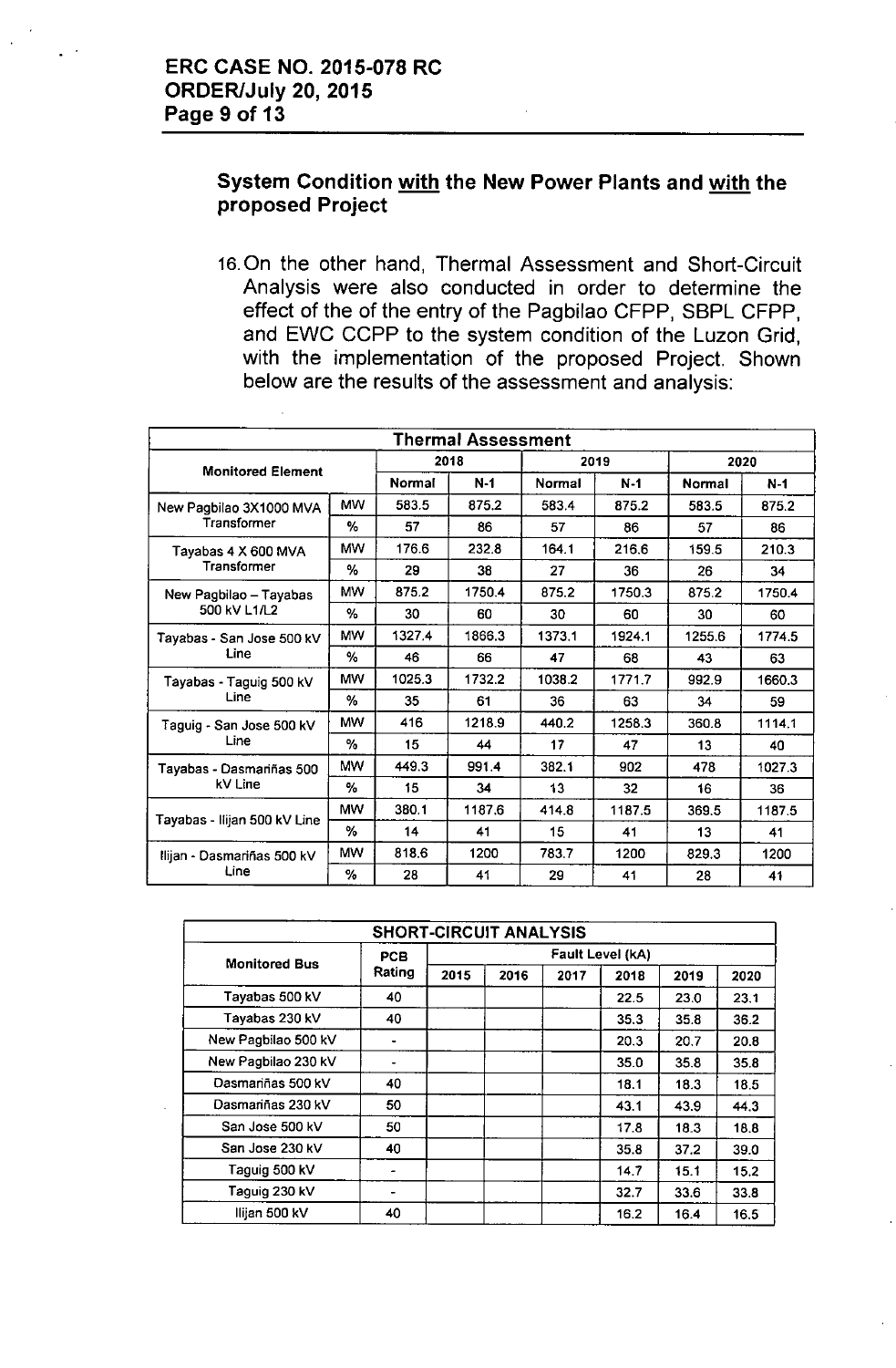17.Based on the Thermal Assessment and Short-Circuit Analysis, the construction of the proposed Pagbilao EHV Substation (with a transformer capacity rating of 3X1000 MVA) will prevent the existing Tayabas 500/230 kV Substation from overloading, and the fault level at the latter substation will be within the acceptable limits even with the entry of the three new power plants;

#### **JUSTIFICATION FOR PROVISIONAL AUTHORITY**

- 18.Considering the need for additional capacity in order to meet the fast growing demand of electricity, it is very crucial to implement the proposed Project in order to accommodate the entry of new power plants injecting around 2,720 MW to the Luzon Grid. As such, pre-construction activities are needed to be undertaken in 2015 in order to meet the target completion of the proposed Project in 2018;
- 19.Hence, the need to file an application with prayer for the issuance of provisional approval before the Commission to be able to implement the Project within the target date established in the system study;
- 2o.A copy of the Judicial Affidavit of Engr. Redi Allan B. Remoroza, the Deputy Head of the Transmission Planning Department and Head of Luzon System Planning Division of NGCP in support thereof is attached to the application as Annex "B'",
- 21.lt prays that the Commission:
	- a. Issue, immediately upon filing of the application, a provisional authority for the implementation of the Pagbilao EHV Substation Project; and
	- b.Approve, after notice and hearing, the application for the implementation of the Pagbilao EHV Substation Project and render judgment making provisional approval permanent.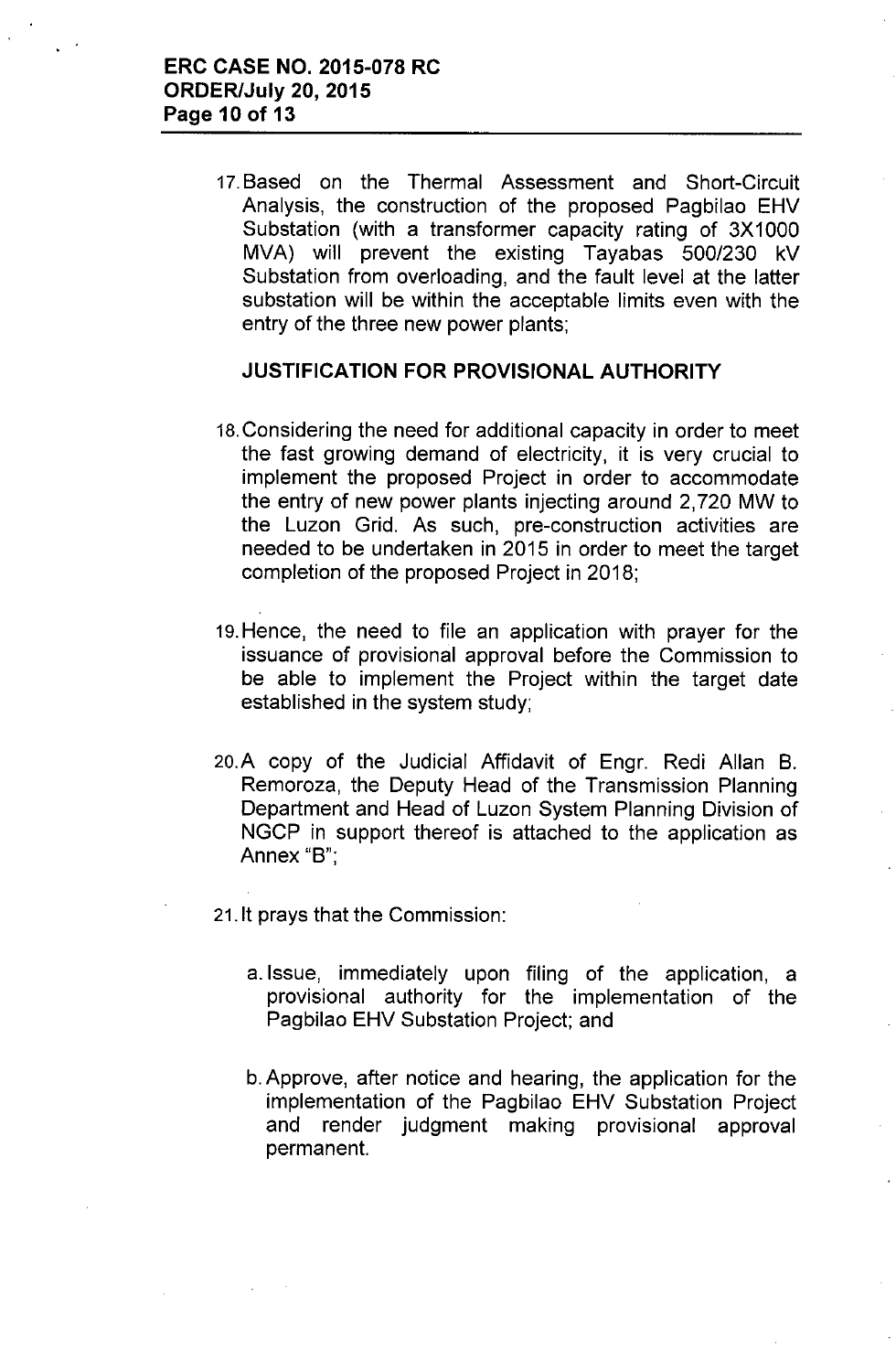Finding the said application sufficient in form and substance with the required fees having been paid, the same is hereby set for jurisdictional hearing, expository presentation, pre-trial conference and evidentiary hearing on **August 26, 2015 (Wednesday) at ten o'clock in the morning (10:00 A.M.) at the ERC Hearing Room, 15th Floor, Pacific Center Building, San Miguel Avenue, Pasig City.**

NGCP is hereby directed to cause the publication of the attached Notice of Public Hearing, at its own expense, twice (2x) for two (2) successive weeks in two (2) newspapers of general circulation in the Philippines, with the date of the last publication to be made not later than ten (10) days before the date of the scheduled initial hearing. It is also directed to inform the consumers, by any other means available and appropriate, of the filing of the instant application, its reasons therefor, and of the scheduled hearing thereon.

Let copies of the application, this Order and the attached Notice of Public Hearing be furnished the Office of the Solicitor General (OSG), the Commission on Audit (COA), and the Committees on Energy of both Houses of Congress. They are hereby requested, if they so desire, to send their duly authorized representatives at the scheduled hearing.

Likewise, let copies of this Order and the attached Notice of Public Hearing be furnished the Offices of the Governor of Laguna and the Mayors of Quezon City and Binan, Laguna for the appropriate posting thereof on their respective bulletin board.

NGCP is hereby directed to furnish all those making requests therefor with copies of the application and its attachments, subject to reimbursement of reasonable photocopying costs.

On the date of the initial hearing, NGCP must submit to the Commission its written Compliance with the jurisdictional requirements attaching therewith, methodically arranged and duly marked, the evidences on the actual posting and publication of the Notice of Public Hearing consisting of a certification issued to that effect, signed by the afore-mentioned Governor and Mayors or their duly authorized representative, bearing the seal of their offices, and the affidavits of the Editors or Business Managers of the newspapers where the said Notice of Public Hearing were published together with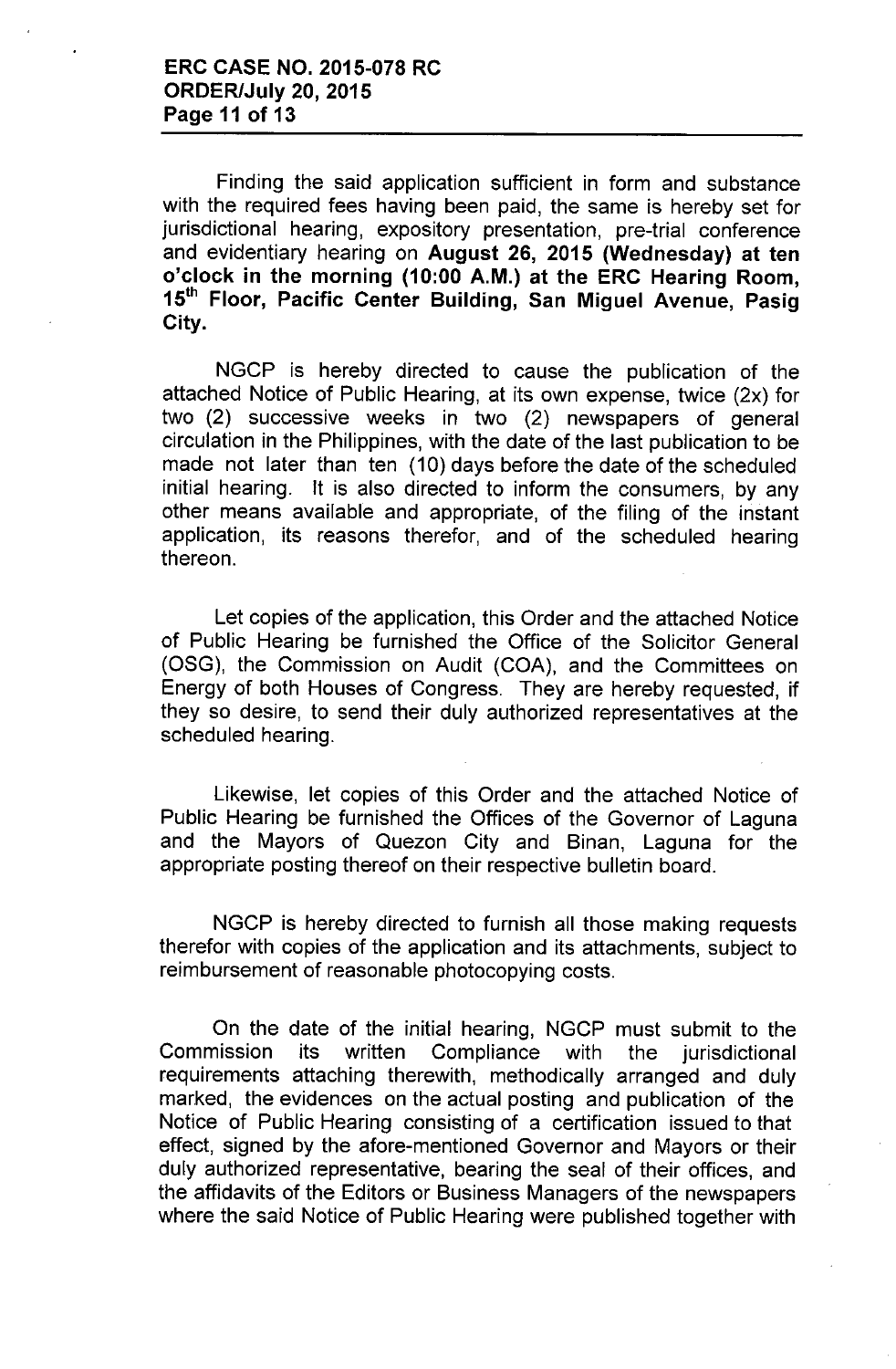### ERC CASE NO. 2015-078 RC ORDER/July 20, 2015 Page 12 of 13

the complete issues of the said newspapers, and such other proofs of compliance with the requirements of the Commission.

NGCP and all interested parties are directed to submit, at least five (5) days before the date of initial hearing and pre-trial conference, their respective Pre-trial Briefs containing, among others:

- a) A summary of admitted facts and proposed stipulation of facts;
- b) The issues to be tried or resolved;
- c) The documents or exhibits to be presented, stating the purposes and proposed markings therefore; and
- d) The number and names of the witnesses, with their written testimonies in an individual affidavit form, to be attached to the Pre-trial Brief.

Failure of NGCP to submit the required Pre-trial Brief and Judicial Affidavits of its witnesses within the prescribed period shall be a ground for cancellation of the scheduled hearing, and the resetting of which shall be six (6) months from said date of cancellation.

As part of the pre-trial conference, NGCP must also be prepared to make an expository presentation of its application, aided by whatever communication medium that it may deem appropriate for the purpose, in order to put in plain words and explain, for the benefit of the consumers and other concerned parties, what the application is all about and the reasons and justifications being cited in support thereof.

#### SO ORDERED.

Pasig City, July 20, 2015.

FOR AND BY AUTHORITY OF THE COMMISSION: **ALFRÉDO J. NON** Officer-in-Charge and Commissioner  $\sqrt{ }$ 

J/GLO/NJS/Capex/2015-078 RC NGCP ORD.doc